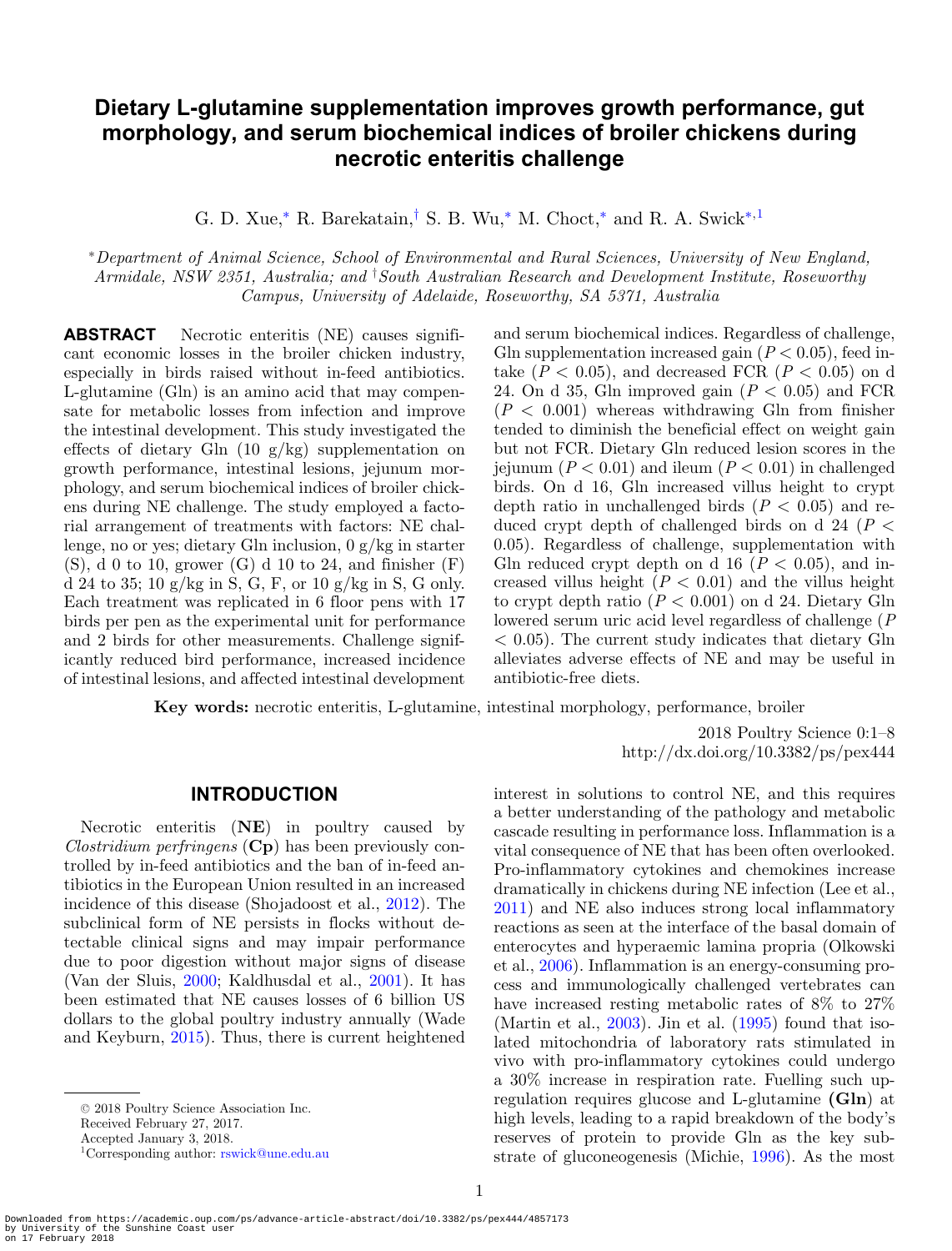abundant amino acid (**AA**) in plasma and skeletal muscle, circulating and tissue Gln concentrations drop dramatically during the infection and a moderate infection can lead to 150 to 200% increases in rates of gluconeogenesis in the host resulting in severe wasting of lean tissue (Askanazi et al., [1980;](#page-6-2) Lochmiller and Deerenberg, [2000\)](#page-7-7).

Traditionally classified as a non-essential AA, Gln is suggested to be conditionally essential during critical infection especially when the gut mucosal barrier becomes compromised (Souba et al., [1990\)](#page-7-8). As the main metabolite and energy source to nourish enterocytes, Gln is responsible for mucosal structure maintenance, through mucin synthesis and the maintenance of a barrier against bacterial attacks (Lacey and Wilmore, [1990;](#page-7-9) Khan et al., [1999\)](#page-6-3). Reconstitution of damaged intestinal mucosa and enterocyte differentiation benefit from Gln supplementation (Blikslager et al., [2001;](#page-6-4) Murakami et al., [2007\)](#page-7-10). Bartell and Batal [\(2007\)](#page-6-5) found that 10 g/kg Gln addition to the feed increased weight gain, intestinal villus heights and serum immunoglobulin A and G concentrations of broiler chickens from d21 posthatch as compared to un-supplemented diets. Similarly, Soltan [\(2009\)](#page-7-11) observed the highest weight gain and lowest FCR by adding 10  $g/kg$  Gln in the diets comparing to other inclusion rates, 0 g/kg, 0.5 g/kg, 1.5 g/kg, and 2.0 g/kg respectively.

Thus it was hypothesized that 10  $g/kg$  Gln supplementation may provide protection to broiler chickens by maintaining growth performance, gut morphology, serum biochemical indices, and compensating for metabolic loss due to inflammation during NE challenge.

#### **MATERIALS AND METHODS**

#### *Experimental Design and Bird Husbandry*

The Animal Ethics Committee of University of New England (Australia) reviewed and approved all experimental procedures involved in this study. Day old Ross 308 male broiler chicks  $(N = 612)$  were obtained from a local hatchery (Baiada Hatchery, Tamworth, NSW, Australia) vaccinated against Marek's disease, infectious bronchitis, and Newcastle disease. Experiment was conducted in floor pens with fresh wood shavings as bedding material, in an environmentally controlled room (Rob Cumming Poultry Innovation Centre at Kirby, University of New England, Australia) that was disinfected prior to bird arrival. Birds were distributed into appropriate pens immediately after arrival with uniform starting pen weights. The lighting and temperature program followed the breeder recommendations (Aviagen, [2014\)](#page-6-6).

The study employed a factorial arrangement of treatments in a completely randomized design with 6 replicate pens per treatment and 17 birds per pen. Factors were: NE challenge, no or yes; dietary Gln inclusion, 0 g/kg in starter (**S**), d 0 to 10, grower (**G**) d 10

<span id="page-1-0"></span>

| Ingredients $(\%)$                  | Starter | Grower | Finisher |
|-------------------------------------|---------|--------|----------|
| Wheat                               | 38.1    | 42.3   | 46.4     |
| Barley                              | 20.0    | 20.0   | 20.0     |
| Soybean meal                        | 30.9    | 25.9   | 22.7     |
| Meat and bone meal                  | 5.6     | 6.0    | 4.0      |
| Cottonseed oil                      | 3.40    | 3.80   | 4.90     |
| Limestone                           | 0.51    | 0.18   | 0.57     |
| Sodium chloride                     | 0.09    | 0.09   | 0.12     |
| Na bicarbonate                      | 0.20    | 0.18   | 0.20     |
| Vitamin mineral premix <sup>1</sup> | 0.20    | 0.20   | 0.20     |
| Choline Cl 60%                      | 0.08    | 0.08   | 0.07     |
| L-lysine HCl                        | 0.30    | 0.28   | 0.24     |
| D,L-methionine                      | 0.41    | 0.36   | 0.33     |
| L-threonine                         | 0.22    | 0.19   | 0.15     |
| TiO <sub>2</sub>                    | 0.0     | 0.5    | 0.0      |
| Nutrient composition                |         |        |          |
| $ME$ , kcal/kg                      | 2,950   | 3,000  | 3,100    |
| Crude protein                       | 24.1    | 22.4   | 20.3     |
| Crude fat                           | 5.70    | 6.10   | 7.00     |
| Crude fibre                         | 3.00    | 2.90   | 2.90     |
| Calcium                             | 0.96    | 0.87   | 0.78     |
| Digestible Lys                      | 1.28    | 1.15   | 1.02     |
| Digestible $M+C$                    | 0.95    | 0.87   | 0.80     |
| Digestible Thr                      | 0.86    | 0.77   | 0.68     |
| Available phosphorus                | 0.48    | 0.50   | 0.39     |
| Sodium                              | 0.18    | 0.16   | 0.16     |
| Chloride                            | 0.25    | 0.22   | 0.20     |
| Choline, $mg/kg$                    | 1,700   | 1,600  | 1,500    |
| Linoleic acid                       | 2.47    | 2.65   | 3.20     |

1Vitamin and mineral concentrate supplied per kilogram diet: retinol, 12,000 IU; cholecalciferol, 5,000 IU; tocopheryl acetate, 75 mg, menadione, 3 mg; thiamine, 3 mg; riboflavin, 8 mg; niacin, 55 mg; pantothenate, 13 mg; pyridoxine, 5 mg; folate, 2 mg; cyanocobalamin,  $16 \mu$ g; biotin, 200 μg; Cu (sulfate), 16 mg; Fe (sulfate), 40 mg; I (iodide), 1.25 mg; Se (selenate), 0.3 mg; Mn (sulfate and oxide), 120 mg; Zn (sulfate and oxide), 100 mg; cereal-based carrier, 149 mg; mineral oil, 2.5 mg.

to 24, and finisher  $(F)$  d 24 to 35; 10 g/kg in S, G, F, or 10 g/kg in S, G only. Day 24 results were analyzed as  $2 \times 2$  and d 35 results were analyzed as  $2 \times 3$  per dietary treatments. Diets with Gln addition were supplemented by withdrawing the same amount of wheat. The Gln used was a white crystalline powder with 98.5% plus purity (Fufeng Biotechnologies, Urumqi, China). Free AAs in each diet were analyzed in duplicate by Waters AccQTag Ultra chemistry on a Waters Acquity UPLC (Milford, USA) and results are expressed as an average. Free Gln concentrations in the Gln supplemented diets were  $10.7 \text{ mg/g}, 9.3 \text{ mg/g}, \text{and}$ 10.6 mg/g in starter, grower, and finisher respectively and no free Gln was detected in un-supplemented diets confirming correct inclusion levels. Diets (Table [1\)](#page-1-0) were based on wheat, soybean meal, barley, meat, and bone meal and were formulated to meet Ross 308 nutrient specifications (Aviagen, [2014\)](#page-6-6). Levels of Gln in basal diets were calculated to be  $6.0 \text{ g/kg}$  in S,  $6.4 \text{ g/kg}$  in G, and 6.9 g/kg in F based on ingredient values given in Li et al. [\(2011\)](#page-7-12). Birds had ad libitum access to feed and water. Pen weight and cumulative pen feed intake were recorded on d 0, 24, and 35 and used to calculate mean bird weight gain (BWG), feed intake (FI), and feed conversion ratio (FCR, corrected for mortality).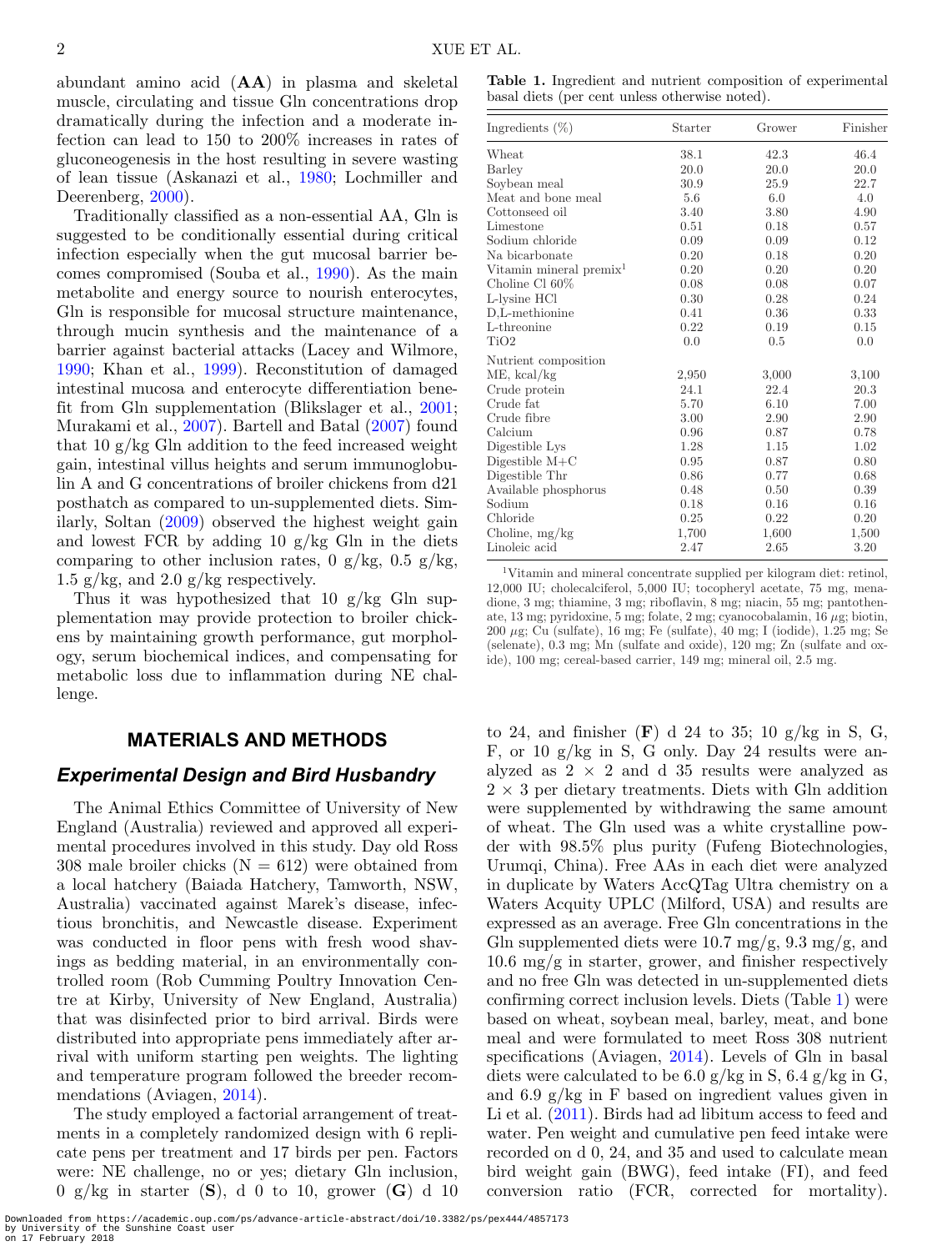Mortality was recorded as it occurred with lesions examined post challenge.

#### *NE Challenge*

The challenge model was as described in previous reports by Wu, et al.  $(2014)$ , M'Sadeq et al.  $(2015)$ . Briefly, on d 9, each bird in the NE-challenge group was given 1 mL per os wild types of *Eimeria spp.* (Bioproperties Pty Ltd., Sydney, Australia). Each 1 mL inoculum included PBS suspension of approximately 5,000 oocysts each of *E. acervulina* and *E. maxima*, and 2,500 oocysts of *E. brunetti*. To the unchallenged group, 1 mL of sterile PBS was given as control. On d 14, each bird in the NE-challenge group was given 1 mL of Cp suspension at a concentration of  $10^8$  to  $10^9$  CFU/mL. A primary poultry isolate of Cp type A strain EHE-NE18 (CSIRO Livestock Industries, Geelong, Australia) was incubated overnight at 39◦C in 100 mL of sterile thioglycollate broth (USP alternative, Oxoid, Australia) followed by subsequent overnight incubations of 1 mL of the previous culture in 100 mL of sterilized cooked meat medium (Oxoid, Australia), and then in 500 mL of thioglycollate broth containing starch (10 g/L) and pancreatic digest of casein (5 g/L) to obtain the challenge inoculum. Birds in the unchallenged groups received 1 mL of sterile thioglycollate broth. Unchallenged and challenged groups were physically partitioned to prevent cross contamination.

### *Lesion Scoring*

On d 16, 2 birds per pen were randomly selected and euthanized by cervical dislocation. The entire length of the small intestine (duodenum, jejunum, and ileum) of all sampled birds underwent a lesion scoring process, based on a previously reported lesion scoring system that ranges from 0 to 4 (Prescott et al., [1978;](#page-7-15) Broussard et al., [1986\)](#page-6-7). Score 0 referred to intestine of healthy appearance, 1 referred to gas-filled intestine with evidence of at least two necrotic lesions, 2 referred to ballooned, friable, foul-smelling intestine with evidence of necrotic lesions, 3 referred to intestines that displayed all the above along with a yellow pseudomembrane (described as having an appearance of "Turkish towel"), and 4 referred to prevalence of ruptures of the intestinal epithelial layer and blood filled intestine. Three experienced personnel, with no knowledge of the trial design, were involved in the scoring process. Scores from selected birds were averaged and pen was the experimental unit for lesion scoring.

## *Intestinal Morphology and Serum Biochemical Indices*

On d 16 post hatch, 2 birds from each replicate pen were randomly selected and euthanized by cervical dislocation for sample collection. This was repeated on d 24. Results were averaged per pen for each day before statistical analysis. Samples were processed for intestinal morphology following the method described as Sayrafi et al. [\(2011\)](#page-7-16) with slight modifications. Approximately 2 cm tissue samples from the middle point of jejunum were transected and fixed in 10% buffered formalin. Tissues were serial dehydrated by transferring through alcohols with increasing concentrations and embedded in paraffin. Tissue sections (5 to 6  $\mu$ m) were cut by a microtome and stained with hematoxylineosin. Images were taken using a Nanozoomer slide scanner (Nanozoomer 2.0-RS; Hamamatsu Photonics, Hertfordshire, UK) and histomorphometric measurement was performed by employing ImageJ software (US National Institutes of Health, Bethesda, MD). A total of 10 well-oriented, intact villi and crypts were randomly selected in duplicate from each tissue sample and the average of 20 values obtained for each chick was taken.

Blood samples were collected in non-heparinized tubes by puncturing the brachial vein and centrifuged at  $2,000 \times q$  for 10 min to obtain serum. The serum was pooled from 2 birds in each replicate pen and analyzed for glutamic-pyruvic transaminase (**SGPT**), total cholesterol, total protein, glucose, and uric acid with a spectrophotometer (Siemens Dimension XP and Plus) using the commercially available kit package. Pen was the experimental unit.

#### *Statistical Analysis*

Statistical analysis was conducted using IBM SPSS Statistics package version 22 (Armonk, USA). The main effects of NE challenge, Gln addition and interactions were examined by analysis of variance, using the General Linear Model. Intestinal lesion scoring and mortality data were analyzed by the nonparametric Kruskal-Wallis test, as the data were not normally distributed. Treatment means were separated using Tukey's HSD (honest significant difference) multiple range test where appropriate. Statistical significance was declared at  $P < 0.05$ .

## **RESULTS**

### *Performance*

At any stage of this experiment, treatment did not affect mortality  $(P > 0.05)$  and no NE challenge  $\times$  Gln interactions were observed on performance  $(P > 0.05)$ .

Effects of NE challenge and Gln supplementation on the performance from d 0 to 24 are shown in Table [2.](#page-3-0) NE challenge reduced FI (*P* < 0.001) and BWG (*P* < 0.001), and increased FCR  $(P < 0.001)$ . Regardless of NE challenge, supplementation with Gln led to higher FI  $(P < 0.01)$ , BWG  $(P < 0.001)$ , and reduced FCR  $(P < 0.05)$ .

From d 0 to 35 as shown in Table [3,](#page-3-1) the long term effect of NE was observed as lower BWG ( $P < 0.01$ ) and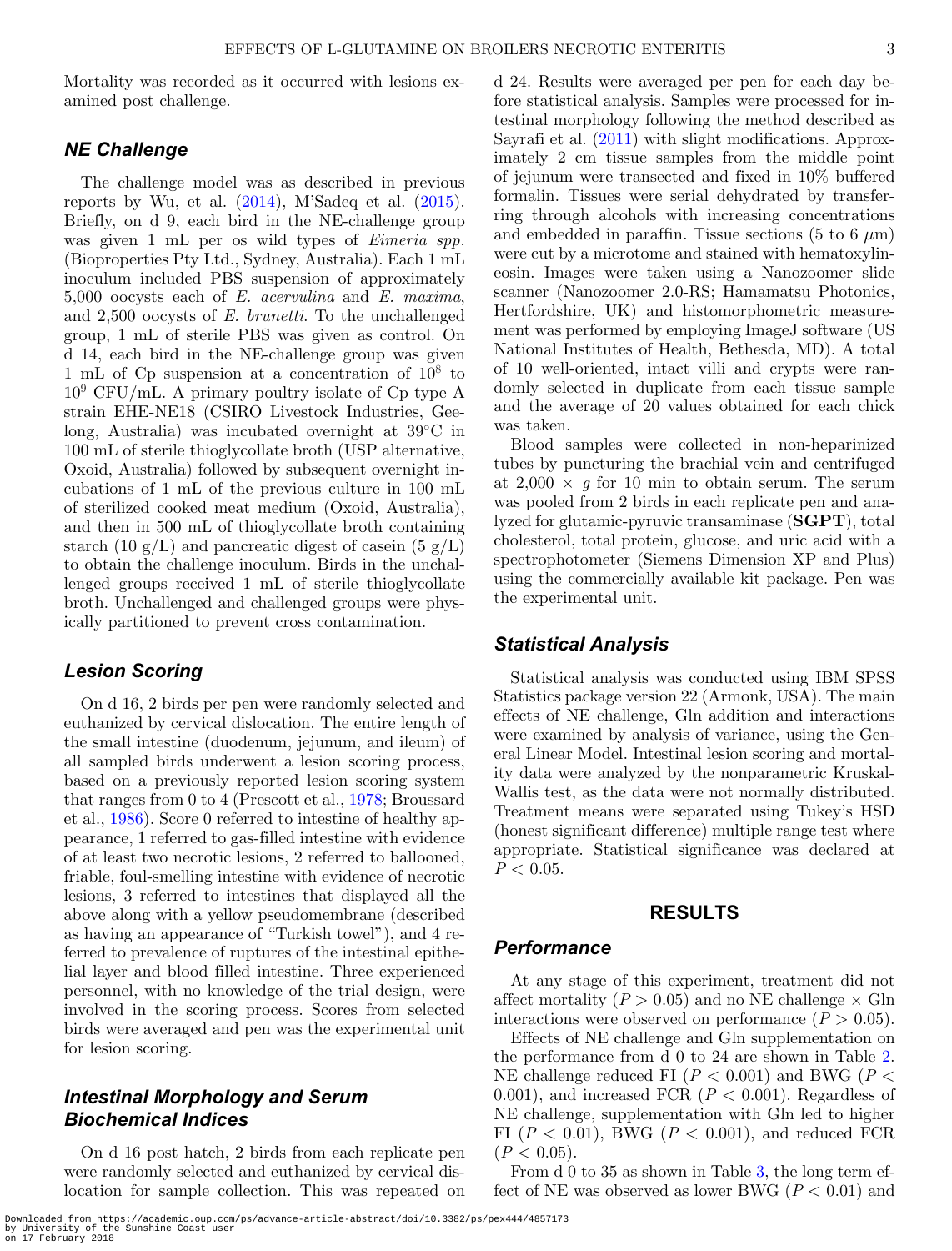<span id="page-3-0"></span>**Table 2.** Performance of broilers from d 0 to d 24.

| Interaction                                    |                | Feed<br>Intake<br>g/bird | Weight<br>gain<br>g/bird | <b>FCR</b>         | Mortality% |
|------------------------------------------------|----------------|--------------------------|--------------------------|--------------------|------------|
| Challenge                                      | Gln            |                          |                          |                    |            |
| No                                             | G <sub>0</sub> | 1,588                    | 1,335                    | 1.190              | 1.17       |
| No                                             | G1             | 1,671                    | 1,419                    | 1.178              | 0.00       |
| Yes                                            | G <sub>0</sub> | 1,406                    | 1,154                    | 1.217              | 1.17       |
| Yes                                            | G1             | 1,490                    | 1,231                    | 1.210              | 1.75       |
| <b>SEM</b>                                     |                | 20                       | 19                       | 0.003              | 0.41       |
| Main effects<br>Challenge                      |                |                          |                          |                    |            |
| N <sub>o</sub>                                 |                | $1643^{\rm a}$           | $1391^{\rm a}$           | $1.184^{b}$        | 0.00       |
| Yes                                            |                | 1462 <sup>b</sup>        | 1205 <sup>b</sup>        | $1.214^{\rm a}$    | 2.00       |
| $10 \text{ g/kg}$ Gln<br>addition <sup>1</sup> |                |                          |                          |                    |            |
| G <sub>0</sub>                                 |                | 1497 <sup>b</sup>        | 1244 <sup>b</sup>        | $1.203^{\rm a}$    | 1.00       |
| G1                                             |                | $1581^{\mathrm{a}}$      | $1325^{\mathrm{a}}$      | 1.194 <sup>b</sup> | 1.00       |
| $P$ value                                      |                |                          |                          |                    |            |
| Challenge                                      |                | < 0.001                  | < 0.001                  | < 0.001            | 0.15       |
| Gln                                            |                | 0.003                    | < 0.001                  | 0.033              | 0.74       |
| Challenge $\times$ Gln                         |                | 0.99                     | 0.85                     | 0.58               | 0.37       |

<sup>a-b</sup>Means not sharing the same superscripts are significantly different ( $P < 0.05$ ).

 ${}^{1}$ G0 (control) = (no Gln addition in starter, grower); G1 = (10 g/kg) Gln in starter, grower).

<span id="page-3-1"></span>**Table 3.** Performance of broilers from d 0 to d 35.

| Interaction                            |                | Feed<br>Intake<br>g/bird | Weight<br>gain<br>g/bird            | <b>FCR</b>                   | Mortality%   |
|----------------------------------------|----------------|--------------------------|-------------------------------------|------------------------------|--------------|
| Challenge                              | Gln            |                          |                                     |                              |              |
| No                                     | G <sub>0</sub> | 3,353                    | 2,476                               | 1.354                        | 1.40         |
| No                                     | G1             | 3.452                    | 2,584                               | 1.336                        | 1.20         |
| N <sub>0</sub>                         | G <sub>2</sub> | 3.335                    | 2,523                               | 1.321                        | 1.20         |
| Yes                                    | G <sub>0</sub> | 3.284                    | 2,357                               | 1.393                        | 1.20         |
| Yes                                    | G1             | 3.440                    | 2,509                               | 1.371                        | 2.30         |
| Yes                                    | G <sub>2</sub> | 3.351                    | 2,441                               | 1.373                        | 2.30         |
| <b>SEM</b>                             |                | 25                       | 19                                  | 0.005                        | 0.50         |
| Main effects<br>Challenge<br>No<br>Yes |                | 3380<br>3359             | $2528^{\rm a}$<br>2436 <sup>b</sup> | 1.337 <sup>b</sup><br>1.379a | 1.20<br>1.90 |
| 10 $g/kg$ Gln addition <sup>1</sup>    |                |                          |                                     |                              |              |
| G <sub>0</sub>                         |                | 3319                     | 2417 <sup>b</sup>                   | $1.374^{\rm a}$              | 1.30         |
| G <sub>1</sub>                         |                | 3446                     | $2547^{\rm a}$                      | $1.353^{\rm b}$              | 1.80         |
| G <sub>2</sub>                         |                | 3343                     | $2482^{a,b}$                        | 1.347 <sup>b</sup>           | 1.80         |
| $P$ value                              |                |                          |                                     |                              |              |
| Challenge                              |                | 0.67                     | 0.007                               | < 0.001                      | 0.43         |
| Gln                                    |                | 0.10                     | 0.010                               | < 0.001                      | 0.86         |
| Challenge $\times$ Gln                 |                | 0.78                     | 0.84                                | 0.38                         | 0.94         |

<sup>a-b</sup>Means not sharing the same superscripts are significantly different  $(P < 0.05)$ .

 ${}^{1}$ G0 (control) = (no Gln addition in starter, grower and finisher);  $G1 = (10 \text{ g/kg} \text{ Gln} \text{ in starter, grower, and finisher}), G2 = (10 \text{ g/kg} \text{ Gln} \text{)}$ in starter, grower, no Gln in finisher).

increased FCR by  $0.04$  units ( $P < 0.001$ ). Birds fed on diets with Gln addition with or without withdrawing Gln in finisher had lower FCR  $(P < 0.001)$  than controls. Feeding Gln addition throughout the experiment resulted in higher BWG ( $P < 0.05$ ) than control group and numerically higher than the group supplemented with Gln only in starter and grower.

<span id="page-3-2"></span>**Table 4.** Duodenum, jejunum, and ileum NE lesion score at d 16.

| Treatments                        |                 | Duodenum              | Jejunum             | Ileum             |
|-----------------------------------|-----------------|-----------------------|---------------------|-------------------|
| Challenge                         | G <sub>ln</sub> |                       |                     |                   |
| No                                | G <sub>0</sub>  | 0.25 <sup>b</sup>     | 0.08 <sup>b</sup>   | 0.08 <sup>b</sup> |
| No                                | G <sub>1</sub>  | 0.29 <sup>b</sup>     | 0.00 <sup>b</sup>   | 0.00 <sup>b</sup> |
| Yes                               | G <sub>0</sub>  | $0.50^{\mathrm{a,b}}$ | $1.25^{\mathrm{a}}$ | $0.75^{\rm a}$    |
| Yes                               | G1              | $0.92^{\rm a}$        | 0.29 <sup>b</sup>   | 0.21 <sup>b</sup> |
| <b>SEM</b>                        |                 | 0.09                  | 0.10                | 0.06              |
| Main effects<br>Challenge         |                 |                       |                     |                   |
| No                                |                 | $0.24^{b}$            | 0.11 <sup>b</sup>   | 0.08 <sup>b</sup> |
| Yes                               |                 | $0.74^{\rm a}$        | $0.70^{\rm a}$      | $0.44^{\rm a}$    |
| 10 g/kg Gln addition <sup>1</sup> |                 |                       |                     |                   |
| G <sub>0</sub>                    |                 | 0.38                  | 0.67 <sup>a</sup>   | $0.42^{\rm a}$    |
| G1                                |                 | 0.60                  | 0.15 <sup>b</sup>   | 0.10 <sup>b</sup> |
| $P$ value                         |                 |                       |                     |                   |
| Challenge                         |                 | 0.003                 | 0.002               | 0.003             |
| G <sub>ln</sub>                   |                 | 0.24                  | 0.028               | 0.028             |
| Challenge $\times$ Gln            |                 | 0.013                 | 0.001               | 0.002             |

<sup>a-b</sup>Means not sharing the same superscripts are significantly different ( $P < 0.05$ ).

<sup>1</sup>G0 (control) = (no Gln addition in starter, grower); G1 = (10 g/kg) Gln in starter, grower).

Pen was the experimental unit. Lesions from 2 birds selected for scoring from each pen were averaged.

#### *Intestinal Lesion Scores*

Intestinal lesion scores in the duodenum, jejunum, and ileum measured at d 16 are presented in Table [4.](#page-3-2) Challenge  $\times$  L Gln interactions were observed for lesion scores in duodenum, jejunum, and ileum. Supplementation of Gln in starter and grower ameliorated lesions caused by NE challenge in jejunal  $(P < 0.001)$  and ileal  $(P < 0.01)$  tissues but not in the duodenal tissue  $(P > 0.01)$ 0.05).

### *Gut Morphology*

The effects of NE challenge and Gln addition on jejunal morphology on d 16 and 24 are presented in Table [5.](#page-4-0) On d 16, birds fed diets with added Gln had reduced jejunal crypt depth compared to control birds fed the control diet regardless of NE challenge  $(P < 0.05)$ . Birds challenged with NE had shorter  $(P < 0.01)$  villi height and greater  $(P < 0.001)$  crypt depth. An interaction was observed  $(P < 0.05)$  between NE challenge and Gln for villus height to crypt depth ratio (V:C ratio). Supplementation of Gln only increased V:C ratio in the birds without NE challenge but not in the NE challenged birds.

On d 24, reduced V:C ratio was observed with NE challenge  $(P < 0.001)$  and Gln supplemented birds had a greater V:C ratio  $(P < 0.001)$  regardless of challenge. An interaction between NE challenge and Gln for crypt depth was detected  $(P < 0.05)$ . Supplementation with Gln had no effect on crypt depth in unchallenged birds  $(P > 0.05)$  but Gln reduced crypt depth in challenged birds (*P* < 0.05). Therefore challenge only increased crypt depth in when Gln was not added to the diet.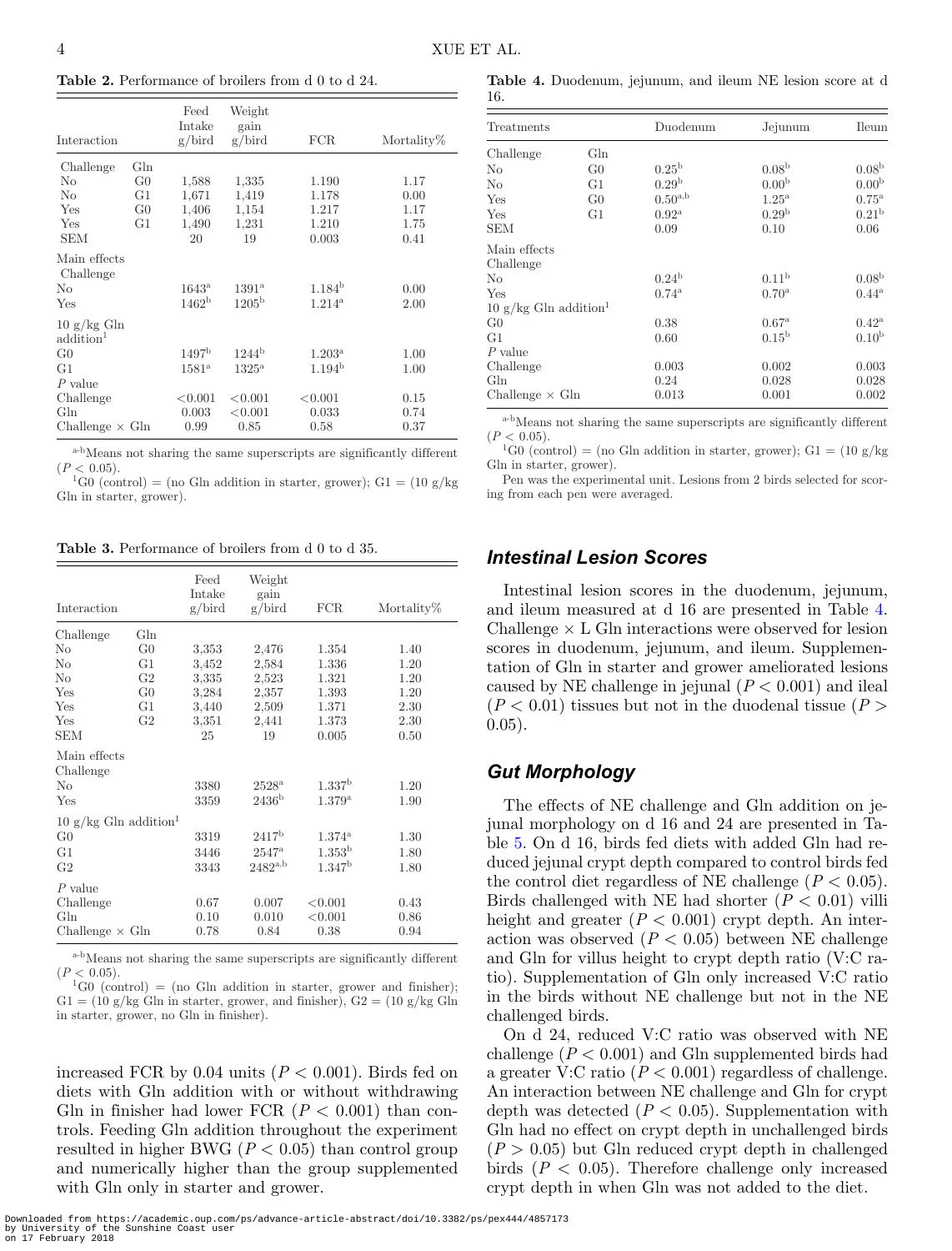|                                   |                 |                 | $d$ 16           |                   |                 | d <sub>24</sub>  |                     |
|-----------------------------------|-----------------|-----------------|------------------|-------------------|-----------------|------------------|---------------------|
| Interaction                       |                 | Villus height   | Crypt depth      | $V:C$ ratio       | Villus height   | Crypt depth      | V:C ratio           |
| Challenge                         | G <sub>ln</sub> |                 |                  |                   |                 |                  |                     |
| N <sub>o</sub>                    | G <sub>0</sub>  | 912             | 111              | 8.6 <sup>b</sup>  | 1,339           | 99 <sup>b</sup>  | 13.7                |
| No                                | G <sub>1</sub>  | 1,115           | 92               | $12.7^{\rm a}$    | 1,417           | 91 <sup>b</sup>  | 15.9                |
| Yes                               | G <sub>0</sub>  | 827             | 215              | $4.2^{\circ}$     | 1,142           | $196^{\rm a}$    | 6.8                 |
| Yes                               | G <sub>1</sub>  | 823             | 177              | $4.7^\mathrm{c}$  | 1,415           | 118 <sup>b</sup> | 12.3                |
| <b>SEM</b>                        |                 | 34              | 10               | 0.7               | 32              | 10               | 0.7                 |
| Main effects                      |                 |                 |                  |                   |                 |                  |                     |
| Challenge                         |                 |                 |                  |                   |                 |                  |                     |
| No                                |                 | $1,014^{\rm a}$ | 102 <sup>b</sup> | 10.6 <sup>a</sup> | 1,378           | 95 <sup>b</sup>  | 14.8 <sup>a</sup>   |
| Yes                               |                 | $825^{\rm b}$   | $196^{\rm a}$    | 4.5 <sup>b</sup>  | 1,278           | $157^{\rm a}$    | 9.6 <sup>b</sup>    |
| 10 g/kg Gln addition <sup>1</sup> |                 |                 |                  |                   |                 |                  |                     |
| G <sub>0</sub>                    |                 | 869             | $163^{\rm a}$    | $6.4^{\rm b}$     | $1,241^{\rm b}$ | $147^{\rm a}$    | 10.2 <sup>b</sup>   |
| G <sub>1</sub>                    |                 | 969             | 134 <sup>b</sup> | 8.7 <sup>a</sup>  | $1,416^{\rm a}$ | 104 <sup>b</sup> | $14.1^{\mathrm{a}}$ |
| $P$ value                         |                 |                 |                  |                   |                 |                  |                     |
| Challenge                         |                 | 0.003           | < 0.001          | < 0.001           | 0.098           | < 0.001          | < 0.001             |
| G <sub>ln</sub>                   |                 | 0.096           | 0.023            | 0.007             | 0.005           | 0.009            | < 0.001             |
| Challenge $\times$ Gln            |                 | 0.085           | 0.43             | 0.036             | 0.11            | 0.031            | 0.077               |

<span id="page-4-0"></span>**Table 5.** Villus height (μm), crypt depth (μm), and villus height:crypt depth (V:C ratio) of segments of the jejunum of broiler chickens on d 16 and 24 subjected to Gln supplementation and NE challenge.

<sup>a-c</sup>Means not sharing the same superscripts are significantly different (*P* < 0.05).<br><sup>1</sup>G0 (control) = (no Gln addition in starter, grower); G1 = (10 g/kg Gln in starter, grower).

Villus and crypt measurements from 2 birds selected from each pen were averaged and pen was the experimental unit.

## *Serum Biochemical Indices*

The effects of NE challenge and Gln supplementation on serum biochemical metabolites on d 16 and d 24 are shown in Table [6.](#page-5-0) On d 16, NE challenge increased SGPT level  $(P < 0.01)$ , and decreased cholesterol  $(P < 0.001)$  and uric acid  $(P < 0.05)$  concentrations regardless of Gln addition. On d 24, birds with NE challenge had lower cholesterol level (*P* < 0.01) and higher total protein concentration  $(P < 0.05)$ . Supplementation with Gln reduced the uric acid on d 24 regardless of NE challenge  $(P < 0.05)$ .

Neither NE challenge nor Gln addition affected the glucose level of chickens on d 16 or d 24. No NE challenge  $\times$  Gln interactions were observed on all the measured serum biochemical indices  $(P > 0.05)$ .

#### **DISCUSSION**

No differences in mortality were observed as a result of experimental necrotic enteritis or supplementation with Gln. The low average mortality of 1.6% observed in this study with application of experimental NE is not unusual. Sharma et al., [2017](#page-7-17) using the same NE model found  $\langle 3\%$  overall mortality on d 35 with differences as a result of NE challenge. Jararayaman et al. [2013](#page-7-18) reported no mortality as a result of experimental induction of NE using mixed species of *Eimeria* and a confirmed field strain of pathogenic Cp. Induction of lesion causing NE using two confirmed toxigenic strains of Cp with no *Eimeria*, Yang et al., [2016](#page-7-19) reported low mortality (3.3%) with no differences as a result of NE challenge. In all studies reductions in bird performance and increased lesions were detected as a result of experimental NE. In the study of M'Sadeq et al., [2015](#page-7-14) overall mortality in challenged birds was reported to be 15% on d 35 using the same strains of *Eimeria* and Cp as the current study. Chick quality, brooding conditions and diet may be reasons for these differences.

In this study, supplementation with 10  $g/kg$  Gln improved the performance, jejunum morphology, and reduced serum uric acid levels and the prevalence of intestinal NE lesions of broilers under NE challenge. Previous reports have been inconsistent on whether Gln supplementation in diet can improve broiler performance. Sakamoto et al.  $(2006)$  reported that no difference was observed on the performance between 14-d-old broilers fed corn-soy diets with or without supplementation of 10  $g/kg$  Gln, whereas Bartell and Batal  $(2007)$ observed a significant improvement in BWG when fed the same amount of Gln. However, effects of Gln are most likely to be pronounced in the presence of stressors as reported by Novak et al. [\(2002\)](#page-7-21) who suggested Gln may be conditionally essential for broiler health and productivity under critical conditions. Dai et al.  $(2011)$ , Hu et al.  $(2015)$  and Olubodun et al.  $(2015)$ found that Gln significantly improved chicken growth during heat stress. For the first time, the current study revealed a positive role of 10  $g/kg$  Gln supplementation in controlling the impacts of NE on the severity of lesion and performance in broiler chickens.

L-Glutamine may provide metabolic fuel to enterocytes thus benefit gut morphology and mucosa (Lacey and Wilmore, [1990;](#page-7-9) Bartell and Batal, [2007\)](#page-6-5) as the present study showed Gln increased villus height, V:C ratio, and reduced crypt depth. Increased villus height may result in a greater absorptive capability for available nutrients (Caspary, [1992\)](#page-6-10) whereas low crypt depth values indicate decreasing metabolic cost of intestinal epithelium turnover (Floc'h and Sève,  $2000$ ) which may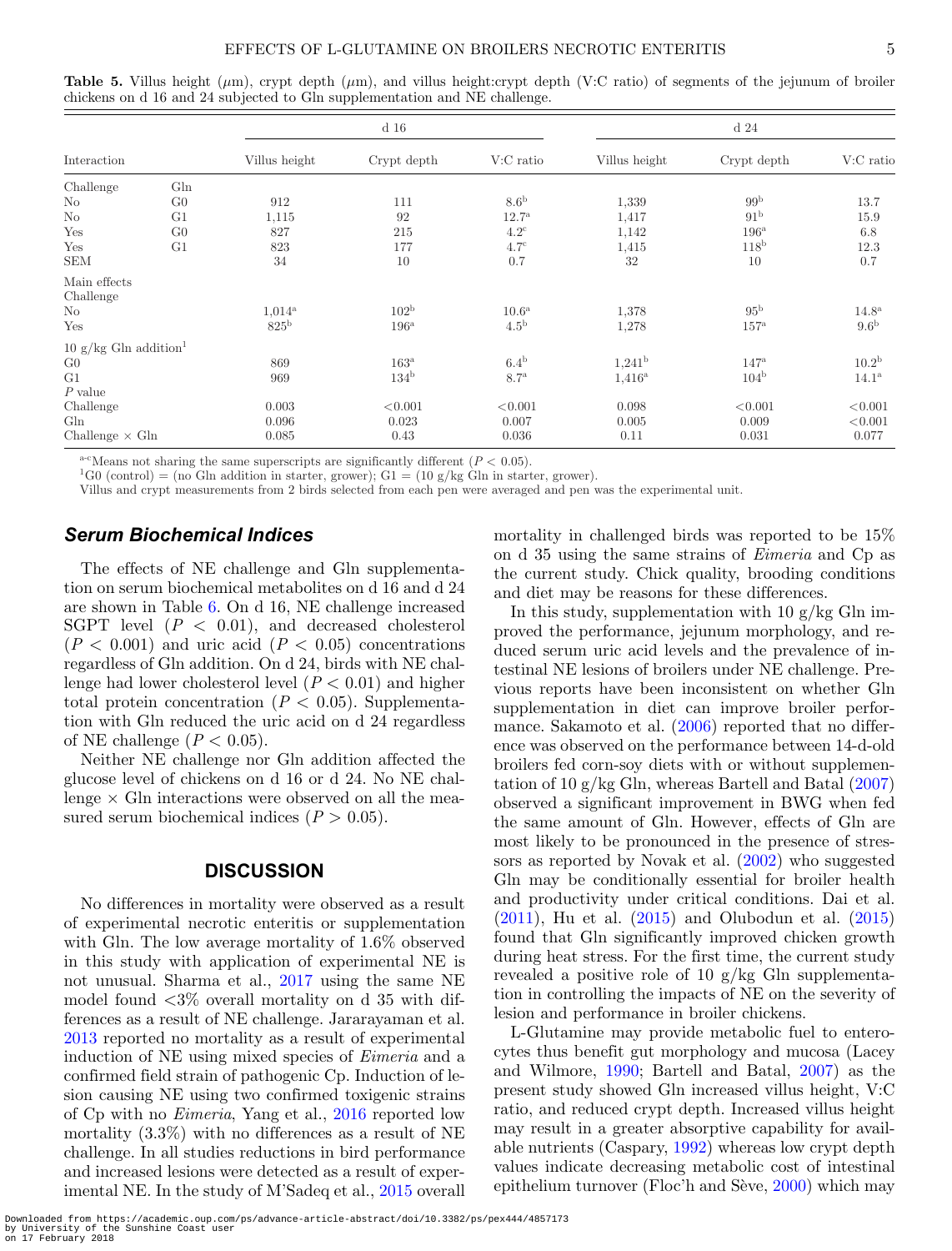<span id="page-5-0"></span>**Table 6.** Serum biochemical indices of broiler chickens on d 16 and 24 subjected to Gln supplementation and NE challenge.

|                                             |                | d <sub>16</sub>   |                         |                                                   |                           | d <sub>24</sub>                                     |                |                         |                    |                           |                      |
|---------------------------------------------|----------------|-------------------|-------------------------|---------------------------------------------------|---------------------------|-----------------------------------------------------|----------------|-------------------------|--------------------|---------------------------|----------------------|
| Interaction                                 |                | SGPT<br>(IU/L)    | Cholesterol<br>(mmol/L) | Glucose<br>$\left(\mathrm{mg}/\mathrm{dL}\right)$ | Total<br>protein<br>(g/L) | Uric acid<br>$\left(\mathrm{mg}/\mathrm{dL}\right)$ | SGPT<br>(IU/L) | Cholesterol<br>(mmol/L) | Glucose<br>(mg/dL) | Total<br>protein<br>(g/L) | Uric acid<br>(mg/dL) |
| Challenge                                   | Gln            |                   |                         |                                                   |                           |                                                     |                |                         |                    |                           |                      |
| No                                          | G <sub>0</sub> | 5.22              | 3.58                    | 244                                               | 24.2                      | 9.04                                                | 4.09           | 4.31                    | 246                | 28.0                      | 10.89                |
| $\rm No$                                    | G <sub>1</sub> | 5.53              | 3.75                    | 247                                               | 23.7                      | 9.30                                                | 3.02           | 4.16                    | 239                | 28.7                      | 9.22                 |
| Yes                                         | G <sub>0</sub> | 9.21              | 3.17                    | 243                                               | 24.0                      | 8.04                                                | 2.56           | 3.73                    | 257                | 30.1                      | 10.92                |
| Yes                                         | G <sub>1</sub> | 9.77              | 3.07                    | 249                                               | 23.2                      | 8.39                                                | 2.77           | 3.36                    | 252                | 29.1                      | 9.33                 |
| <b>SEM</b>                                  |                | 0.67              | 0.08                    | 2.45                                              | 0.22                      | 0.20                                                | 0.38           | 0.11                    | 3.19               | 0.25                      | 0.35                 |
| Main effects                                |                |                   |                         |                                                   |                           |                                                     |                |                         |                    |                           |                      |
| Challenge                                   |                |                   |                         |                                                   |                           |                                                     |                |                         |                    |                           |                      |
| $\rm No$                                    |                | 5.43 <sup>b</sup> | 3.69 <sup>a</sup>       | 246                                               | 23.9                      | $9.21^{\rm a}$                                      | 3.55           | $4.23^{\mathrm{a}}$     | 242                | 28.3 <sup>b</sup>         | 10.05                |
| Yes                                         |                | $9.58^{a}$        | 3.11 <sup>b</sup>       | 247                                               | 23.4                      | 8.30 <sup>b</sup>                                   | 2.67           | 3.55 <sup>b</sup>       | 254                | $29.6^{\rm a}$            | 10.12                |
| $10 \text{ g/kg}$ Gln addition <sup>1</sup> |                |                   |                         |                                                   |                           |                                                     |                |                         |                    |                           |                      |
| G <sub>0</sub>                              |                | 7.40              | 3.38                    | 244                                               | 24.1                      | 8.60                                                | 3.32           | 4.02                    | 251                | 29.0                      | $10.90^{\rm a}$      |
| G <sub>1</sub>                              |                | 7.75              | 3.41                    | 248                                               | 23.4                      | 8.80                                                | 2.90           | 3.76                    | 245                | 28.9                      | 9.28 <sup>b</sup>    |
| $P$ value                                   |                |                   |                         |                                                   |                           |                                                     |                |                         |                    |                           |                      |
| Challenge                                   |                | 0.002             | < 0.001                 | 0.85                                              | 0.53                      | 0.031                                               | 0.30           | 0.002                   | 0.087              | 0.015                     | 0.92                 |
| G <sub>ln</sub>                             |                | 0.73              | 0.80                    | 0.42                                              | 0.20                      | 0.47                                                | 0.61           | 0.21                    | 0.35               | 0.78                      | 0.030                |
| Challenge $\times$ Gln                      |                | 0.92              | 0.34                    | 0.74                                              | 0.79                      | 0.91                                                | 0.45           | 0.61                    | 0.83               | 0.074                     | 0.96                 |

<sup>a-b</sup>Means not sharing the same superscripts are significantly different  $(P < 0.05)$ .<br><sup>1</sup>G0 (control) = (no Gln addition in starter, grower); G1 = (10 g/kg Gln in starter, grower).

Serum was pooled from 2 birds per pen at each time point and pen was the experimental unit.

be reflected by the lower FCR observed in the current study. This may be due to the crypt as the villus factory with deeper crypts indicating faster tissue turnover for renewal of the villus as needed in response to inflammation from pathogens or their toxins (Potten, [1997;](#page-7-23) Willing and Van Kessel, [2007\)](#page-7-24). Thus, a greater V:C ratio suggests increased nutrient absorption, decreased secretion in the gastrointestinal tract, and improved performance. Furthermore, longer villus height and shorter crypts depths on d 24 may be the evidence that Gln provides beneficial effect on enterocytes to prevent injury as evidenced by higher weight gain and decreased FCR from d 0 to d 24 with added Gln. Another possibility is that Gln improves recovery from the challenge or stress without accelerated enterocyte renewal rate. This is partially supported by Yi et al. [\(2005\)](#page-7-25) showing feeding 10 g/kg Gln supplementation helped recovery of delayed small intestinal development of broiler chickens that fasted for 48 h post hatch.

The protective effect of Gln on alleviating intestinal lesions may also be associated with enhanced development of the intestinal mucosa. L-glutamine is responsible for retaining the mucosal structure (Khan et al., [1999\)](#page-6-3) and for reconstruction after damage (Rhoads et al., [1997\)](#page-7-26). Souba et al. [\(1990\)](#page-7-8) suggested glutamine is an important AA for maintenance of gut metabolism, structure, and function especially during critical illness when the gut mucosal barrier compromised based on human research. The current study suggests Gln improved intestinal architecture in the jejunum and ileum during the NE outbreak and recovery and consequently favors intestine function and nutrient absorption. The response of Gln on lesion scores in challenged birds however appeared to differ across the various gut sections.

In the jejunum and ileum, lower lesions of 4-fold and 3-fold respectively were noted as a result of dietary Gln in challenged birds. However in the duodenum, lesions were 1.8-fold higher with Gln in challenged birds. This suggests that Gln may be more protective in ileum and jejunum than duodenum. This finding may be due to absorptive, enzymatic, or other metabolic differences including ability of duodenal cells to use Gln for gluconeogenesis. The inflammatory response triggered by NE challenge results in gluconeogenesis to maintain the glucose levels especially during the anorexia observed during the acute phase of NE (Fischer et al., [1995;](#page-6-12) Scanes, [2009\)](#page-7-27).

In the current study, FI was decreased by 11% as a result of NE challenge on d 24 while serum glucose remained at similar levels in challenged and unchallenged groups. Therefore, Gln will be greatly utilized as the key substrate of gluconeogenesis and uptaken in skeletal muscle, the major repository of Gln (Lacey and Wilmore, [1990;](#page-7-9) Wu et al., [1991\)](#page-7-28). Karinch et al. [\(2001\)](#page-6-13) suggested skeletal muscle exhibited a twofold increase in Gln release during infection whereas the intracellular Gln pool depleted indicating release rates exceeded Gln synthesis rates. Supplementation with Gln may compensate this effect and prohibit the lean muscle from exceeding loss. L-glutamine was also found to decrease intestinal nuclear factor kappa B activity and pro-inflammatory cytokine expression in rats (Fillmann et al., [2007;](#page-6-14) Chen et al., [2008\)](#page-6-15). However, Gln might not play as an anti-inflammatory agent in the present study as total cholesterol level was not affected by Gln supplementation.

Infection and inflammation greatly alter the cholesterol level (Khovidhunkit et al., [2004\)](#page-7-29) and NE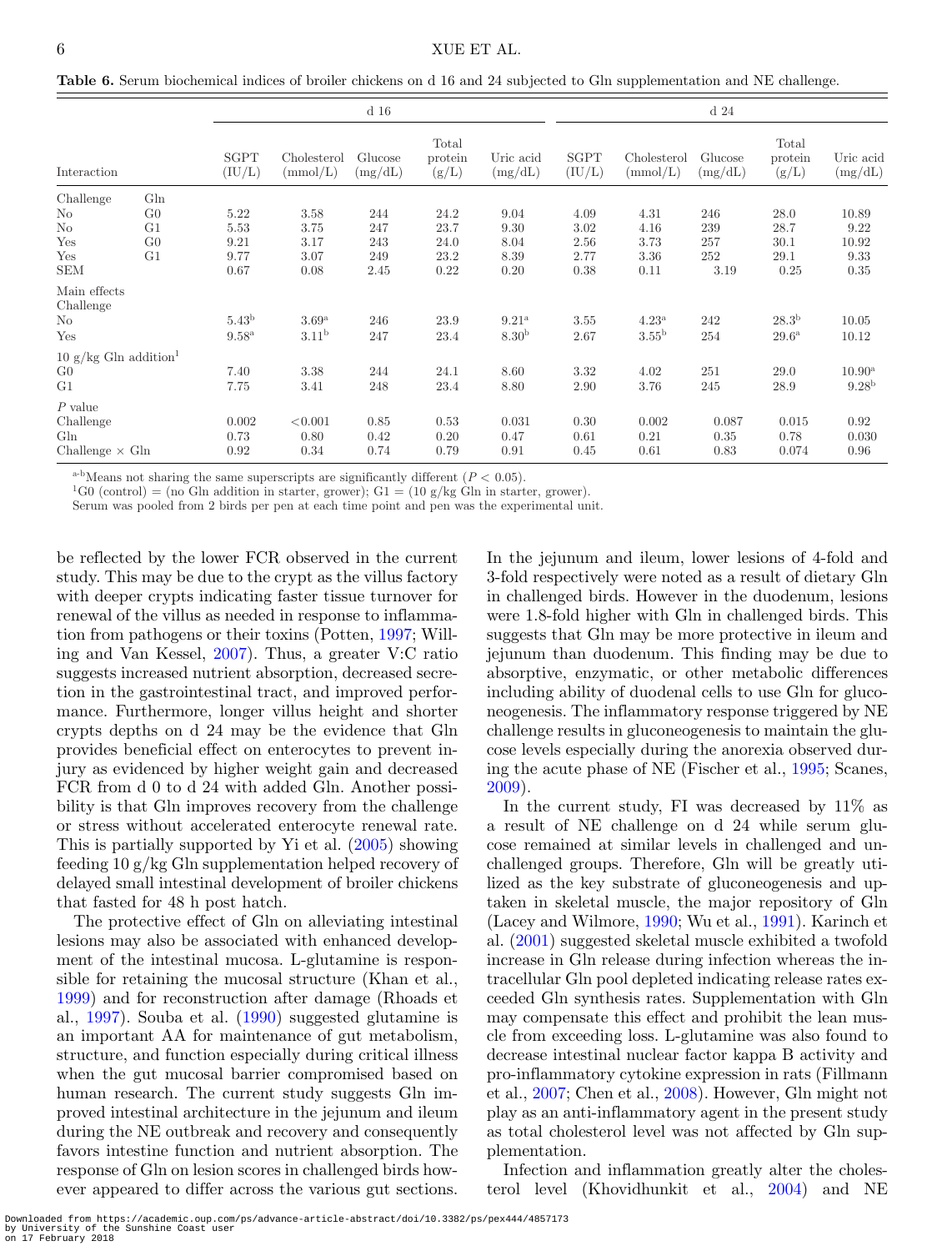challenge resulted in lower cholesterol levels in the current study that has been also observed in broiler chickens during *Eimeria* challenge (Allen, [1988\)](#page-6-16). Feingold and Grunfeld [\(2015\)](#page-6-17) suggested "treatment of the underlying disease leading to a reduction in inflammation results in a return of the lipid profile towards normal", whereas there was no such observation in Gln supplemented groups in our study. Furthermore, NE challenge elevated SGPT level indicates liver damage and pathological manifestation of liver dysfunction whereas Gln supplementation did not have significant impact on SGPT level. Liver enlargement and lesions caused by NE infection have been well documented (Løvland and Kaldhusdal, [1999;](#page-7-30) [2001\)](#page-7-31) and such liver mobility can be mainly associated with systemic inflammation (Licht-man et al., [1990;](#page-7-32) Tremaroli and Bäckhed, [2012\)](#page-7-33) suggesting that Gln might influence chicken performance without directly suppressing inflammation induced

It is noteworthy that phasing out Gln supplementation in the finisher diet diminished its beneficial effect on BWG, indicating the requirement of Gln during the recovering from the NE infection. Apart from the significant roles Gln playing as immuno-nutrient and enterocytes fuel, it may also be due to a better AA utilization efficiency, considering Gln is also a vital carrier of nitrogen between tissues (Lacey and Wilmore, [1990\)](#page-7-9). This was reflected by reduced serum uric acid levels in Gln fed groups. Donsbough et al. [\(2010\)](#page-6-18) suggested serum uric acid could be used as a key indicator of AA utilization in diets and a lower uric acid level indicates an improved AA utilization that is consistent with the

**CONCLUSION**

**ACKNOWLEDGMENTS**

Poultry CRC (Australia) is gratefully acknowledged for funding this project. The first author (G. D. Xue) was a recipient of a postgraduate scholarship from Phytobiotics Futterzusatzstoffe GmbH (Germany) and a fee

Supplementation with 10  $g/kg$  Gln partially alleviated the impact of NE in broiler chickens due to positive effects on gut development and compensation for metabolic nutrient losses. Supplementation of birds with Gln improves performance and may help birds recover from NE infection. The current study showed the range and regime of dietary Gln supplementation that may be deployed under antibiotic-free production situ-

by NE.

improved growth.

ations.

## **REFERENCES**

- <span id="page-6-16"></span>Allen, P. C. 1988. The effect of Eimeria acervulina infection on plasma lipids and lipoproteins in young broiler chicks. Vet. Parasitol. 30:17–30.
- <span id="page-6-2"></span>Askanazi, J., P. Furst, C. B. Michelsen, D. H. Elwyn, E. Vinnars, F. E. Gump, F. E. Stinchfield, and J. M. Kinney. 1980. Muscle and plasma amino acids after injury: hypocaloric glucose vs. amino acid infusion. Ann. Surg. 191:465–472.
- <span id="page-6-6"></span>Aviagen. 2014. Broiler Nutrition Specification Ross 308. Huntsville, Alabama, USA.
- <span id="page-6-5"></span>Bartell, S. M., and A. B. Batal. 2007. The effect of supplemental glutamine on growth performance, development of the gastrointestinal tract, and humoral immune response of broilers. Poult. Sci. 86:1940–1947.
- <span id="page-6-4"></span>Blikslager, A., E. Hunt, R. Guerrant, M. Rhoads, and R. Argenzio. 2001. Glutamine transporter in crypts compensates for loss of villus absorption in bovine cryptosporidiosis. Am. J. Physiol. Gastrointest. Liver Physiol. 281:G645–653.
- <span id="page-6-7"></span>Broussard, C. T., C. L. Hofacre, R. K. Page, and O. J. Fletcher. 1986. Necrotic enteritis in cage-reared commercial layer pullets. Avian Dis. 30:617–619.
- <span id="page-6-10"></span>Caspary, W. F. 1992. Physiology and pathophysiology of intestinal absorption. Am. J. Clin. Nutr. 55:299S–308S.
- <span id="page-6-15"></span>Chen, G., J. Shi, M. Qi, H. Yin, and C. Hang. 2008. Glutamine decreases intestinal nuclear factor kappa B activity and proinflammatory cytokine expression after traumatic brain injury in rats. Inflamm. Res. 57:57–64.
- <span id="page-6-8"></span>Dai, S. F., F. Gao, W. H. Zhang, S. X. Song, X. L. Xu, and G. H. Zhou. 2011. Effects of dietary glutamine and gammaaminobutyric acid on performance, carcass characteristics and serum parameters in broilers under circular heat stress. Anim. Feed Sci. Technol. 168:51–60.
- <span id="page-6-18"></span>Donsbough, A. L., S. Powell, A. Waguespack, T. D. Bidner, and L. L. Southern. 2010. Uric acid, urea, and ammonia concentrations in serum and uric acid concentration in excreta as indicators of amino acid utilization in diets for broilers. Poult. Sci. 89:287–294.
- <span id="page-6-17"></span>Feingold, K. R., and C. Grunfeld. 2015. The effect of inflammation and infection on lipids and lipoproteins in Endotext. L. J. De Groot, G. Chrousos, K. Dungan, K. R. Feingold, A. Grossman, J. M. Hershman, C. Koch, M. Korbonits, R. McLachlan, M. New, J. Purnell, R. Rebar, F. Singer, and A. Vinik eds. MDText.com, South Dartmouth, Mass, USA.
- <span id="page-6-14"></span>Fillmann, H., N. A. Kretzmann, B. San-Miguel, S. Llesuy, N. Marroni, J. González-Gallego, and M. J. Tuñón. 2007. Glutamine inhibits over-expression of pro-inflammatory genes and downregulates the nuclear factor kappaB pathway in an experimental model of colitis in the rat. Toxicology 236:217–226.
- <span id="page-6-12"></span>Fischer, C. P., B. P. Bode, S. F. Abcouwer, G. C. Lukaszewicz, and W. W. Souba. 1995. Hepatic uptake of glutamine and other amino acids during infection and inflammation. Shock 3:315–322.
- <span id="page-6-11"></span>Floc'h, N. l., and B Sève. 2000. Protein and amino acid metabolism in the intestine of the pig: from digestion to appearance in the portal vein. Productions Animales 13:303–314.
- <span id="page-6-9"></span>Hu, H., X. Bai, A. A. Shah, A. Y. Wen, J. L. Hua, C. Y. Che, S. J. He, J. P. Jiang, Z. H. Cai, and S. F. Dai. 2015. Dietary supplementation with glutamine and  $\gamma$ -aminobutyric acid improves growth performance and serum parameters in 22-to 35-day-old broilers exposed to hot environment. J. Anim. Physiol. Anim. Nutr. (Berl) 100:361–370.
- <span id="page-6-1"></span>Jin, M. B., Y. Shimahara, T. Yamaguchi, M. Ichimiya, K. Kinoshita, T. Oka, Y. Yamaoka, and K. Ozawa. 1995. The effect of a bolus injection of TNF- $\alpha$  and IL-1 $\beta$  on hepatic energy metabolism in rats. J. Surg. Res. 58:509–515.
- <span id="page-6-0"></span>Kaldhusdal, M., C. Schneitz, M. Hofshagen, and E. Skjerv. 2001. Reduced incidence of Clostridium perfringens-associated lesions and improved performance in broiler chickens treated with normal intestinal bacteria from adult fowl. Avian Dis. 45:149– 156.
- <span id="page-6-13"></span>Karinch, A. M., M. Pan, C. M. Lin, R. Strange, and W. W. Souba. 2001. Glutamine metabolism in sepsis and infection. J. Nutr. 131:2535S–2538S.
- <span id="page-6-3"></span>Khan, J., Y. Iiboshi, L. Cui, M. Wasa, K. Sando, Y. Takagi, and A. Okada. 1999. Alanyl-glutamine-supplemented parenteral nu-